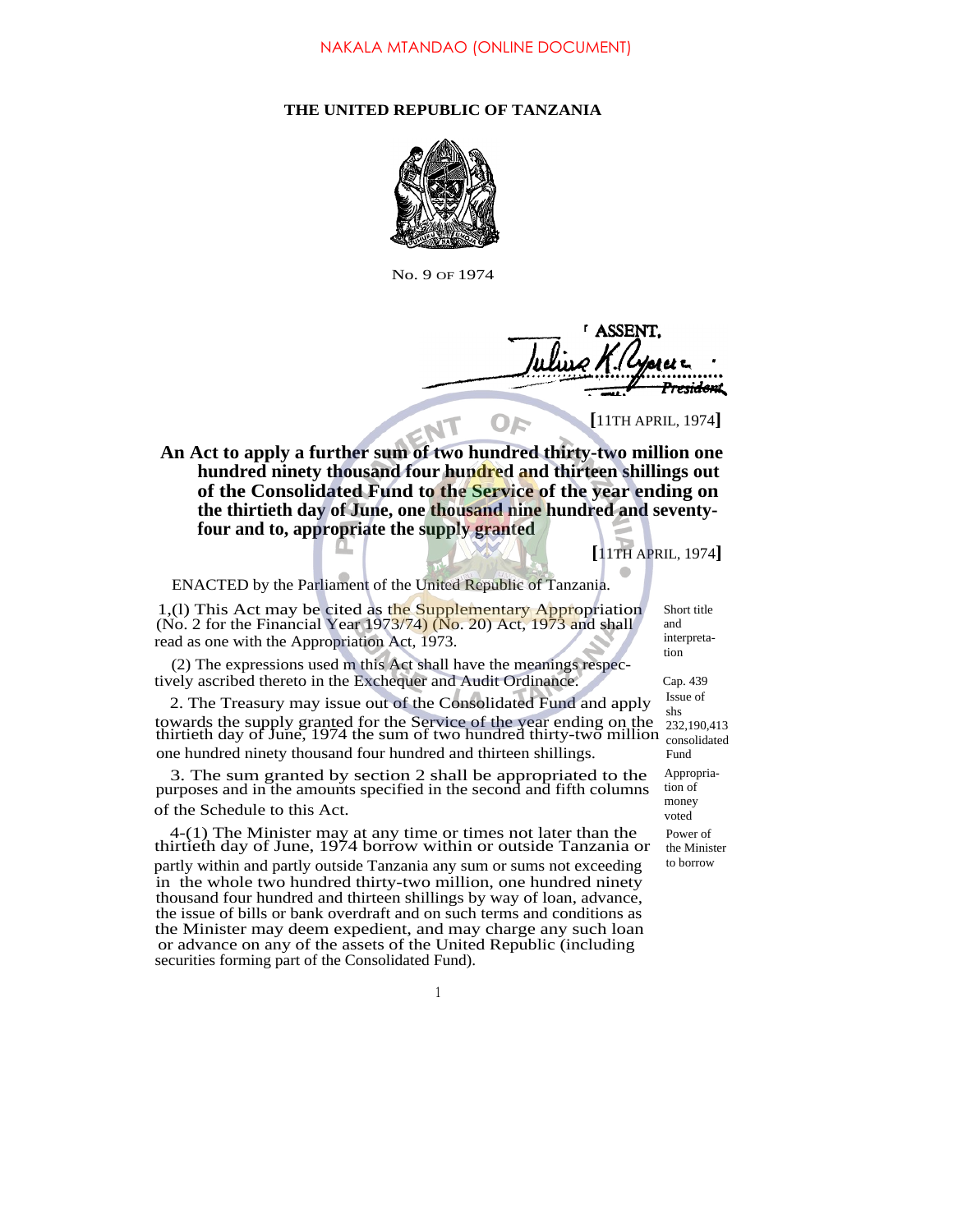(2) Any money borrowed under this section shall be placed to the credit of the exchequer account and shall form part of the Consolidated Fund, and be available in any manner in which such Fund is available.

(3) Any money borrowed under this section shall be subject to repayment not later than the thirty-first day of October, 1974 and any sum required for the repayment of any money so borrowed, and of any interest payable thereon shall be charged on and paid out of the Consolidated Fund.

|         |                                                                                                             |             | SUPPLY                       |                       |
|---------|-------------------------------------------------------------------------------------------------------------|-------------|------------------------------|-----------------------|
| Vote    |                                                                                                             |             | <b>Recurrent Development</b> |                       |
| No.     | Ambit                                                                                                       |             | Expenditure Expenditure      | Total                 |
| 1       | 2                                                                                                           | 3           | 4                            | 5                     |
|         |                                                                                                             | Shs.        | Shs.                         | Shs.                  |
|         |                                                                                                             |             |                              |                       |
|         | 34. The expenses and development expenditure of the<br>Ministry of Foreign Affairs                          | 3,019,000   | 600,000                      | 3,619,000             |
|         | 37. The expenses and development expenditure of the Prime Minister and Second Vice-President                | 21,031,538  | 1,200,000                    | 22, 231, 538          |
|         | 38. The expenses of the Ministry of Defence                                                                 | 30,888,575  |                              | 30,888,575            |
|         | 39. The expenses of the Defence and National Service                                                        | 6,529,400   |                              | 6,529,400             |
|         | 42. The expenses of Speaker's Office                                                                        | 800,000     |                              | 800,000               |
|         | 43. The expenses and development expenditure of the<br>Ministry of Agriculture                              | 100,000,000 |                              | 5,969,230 105,969,230 |
|         | 47. The development expenditure of the Ministry of<br>Commerce and Industries                               |             | 100                          | 100                   |
|         | 48. The development expenditure of the Ministry of<br>Communications and Works                              |             | 13,326,800                   | 13,326,800            |
| Finance | 50. The development expenditure of the Ministry of                                                          |             | 22,374,000                   | 22,374,000            |
| Health  | 52. The development expenditure of the Ministry of                                                          |             | 50,000                       | 50,000                |
| Welfare | 57. The expenses of the Ministry of Labour and Social                                                       | 2,430,600   |                              | 2,430,600             |
|         | 58. The expenses of Radio Tanzania                                                                          | 998,700     |                              | 998,700               |
|         | 70. The development expenditure of Arusha Region<br>$\ddotsc$                                               |             | 1,178,000                    | 1,178,000             |
|         | 71. The expenses of Coast Region<br>$\ddotsc$                                                               | 1,442,260   |                              | 1,442,260             |
|         | 72. The development expenditure of Dodoma Region<br>$\dddotsc$                                              |             | 440,000                      | 440,000               |
| Region  | 73. The expenses and development expenditure of Iringa<br>                                                  | 1,241,510   | 241,400                      | 1,482,910             |
|         | 74. The development expenditure of Kigoma Region<br>$\ddotsc$                                               |             | 110,000                      | 110,000               |
|         | 75. The development expenditure of Kilimanjaro Region                                                       |             | 611,000                      | 611,000               |
|         | 76. The development expenditure of Lindi Region<br>.                                                        |             | 1,130,000                    | 1,130,000             |
|         | 77. The development expenditure of Mara Region<br>                                                          |             | 436,500                      | 436,500               |
|         | 78. The development expenditure of Mbeya Region<br>$\dddotsc$                                               |             | 880,600                      | 880,600               |
|         | 79. The expenses and development expenditure of<br>Morogoro Region<br>$\dddotsc$<br>$\sim$                  | 975,000     | 245,000                      | 1,220,000             |
|         | .<br>80. The development expenditure of Mtwara Region                                                       |             | 178,300                      | 178,300               |
|         | 81. The expenses and development expenditure of                                                             |             |                              |                       |
|         | Mwanza Region<br><b>Contract Contract</b><br>$\cdots$ .<br><br><br><br><br><br><br><br><br><br><br><br><br> | 10,000      | 894,800                      | 904,800               |